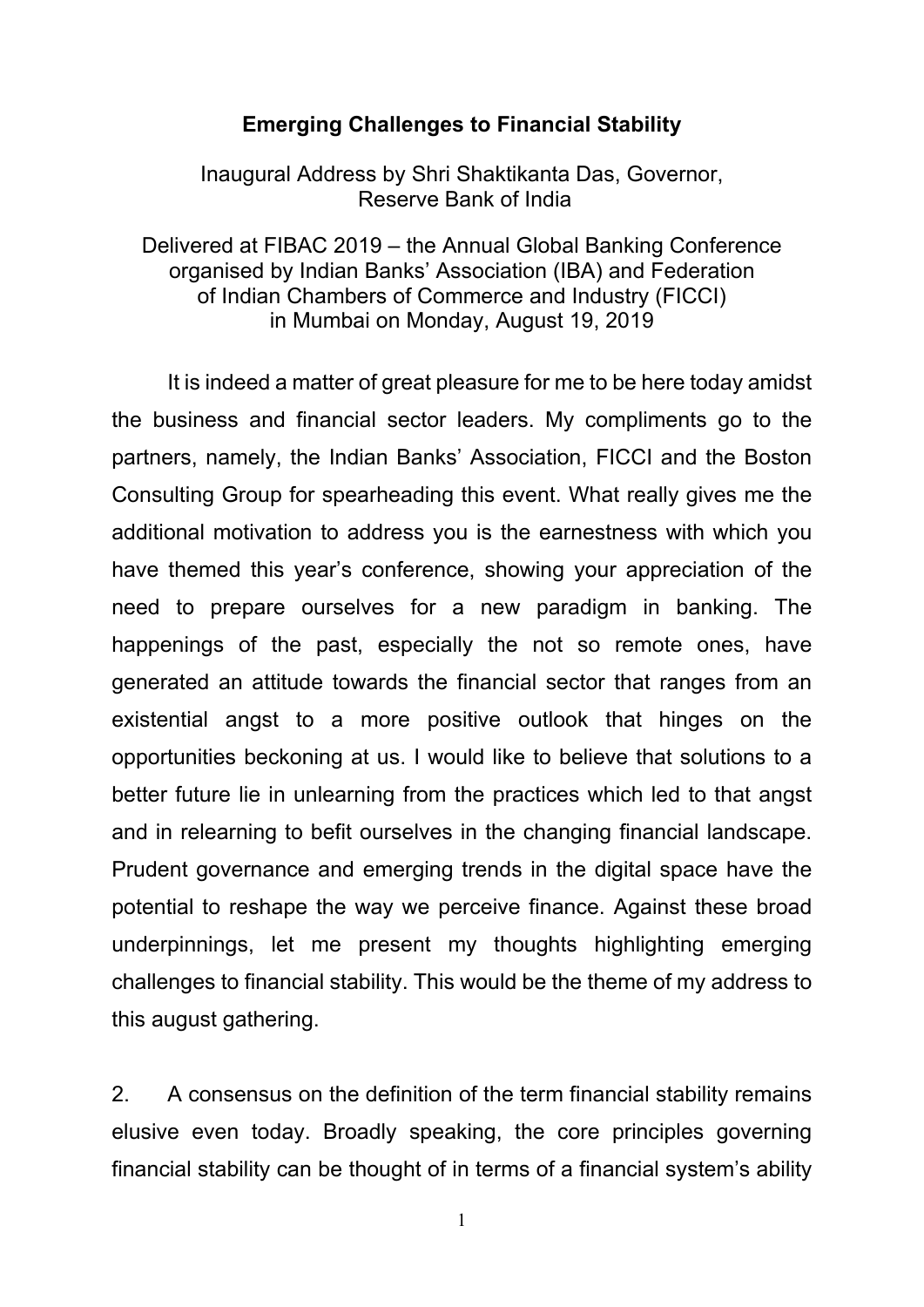to facilitate efficient allocation of economic resources; its effectiveness in assessing, pricing, and managing financial risks; and in maintaining its capability to perform these key functions even when affected by external shocks. In other words, as one IMF research paper of 2004 puts it, *a financial system is in a range of stability whenever it is capable of facilitating the performance of an economy, and of dissipating financial imbalances that arise endogenously or as a result of significant adverse and unanticipated events[1](#page-1-0).*

## *The Global Context*

3. The global approach to financial stability changed significantly after the financial crisis of 2008 which made it abundantly clear that financial strength of every financial institution does not add up to systemic stability. The policy makers realised that micro-prudential regulations have to be complemented with systemic risk measures; otherwise systemic stability could be at risk.

4. Ten years after the crisis, the major financial sector reforms, called for by the G20 and co-ordinated by the Bank for International Settlements (BIS) and Financial Stability Board (FSB), are now mostly in place. Large banks are better capitalised, less leveraged and more liquid. The banking system is, therefore, more resilient to economic shocks. Implementation of Too-Big-To-Fail (TBTF) reforms is advancing, including *via* the establishment of effective resolution regimes for banks. Over-the-counter (OTC) derivatives markets have been made simpler and more transparent. The use of central clearing has increased, and collateralisation is more widespread. Those aspects of non-bank financial

<span id="page-1-0"></span><sup>-</sup><sup>1</sup> Garry, J. S. (2004). Defining financial stability. IMF Working Paper, 2004: WP/04/187.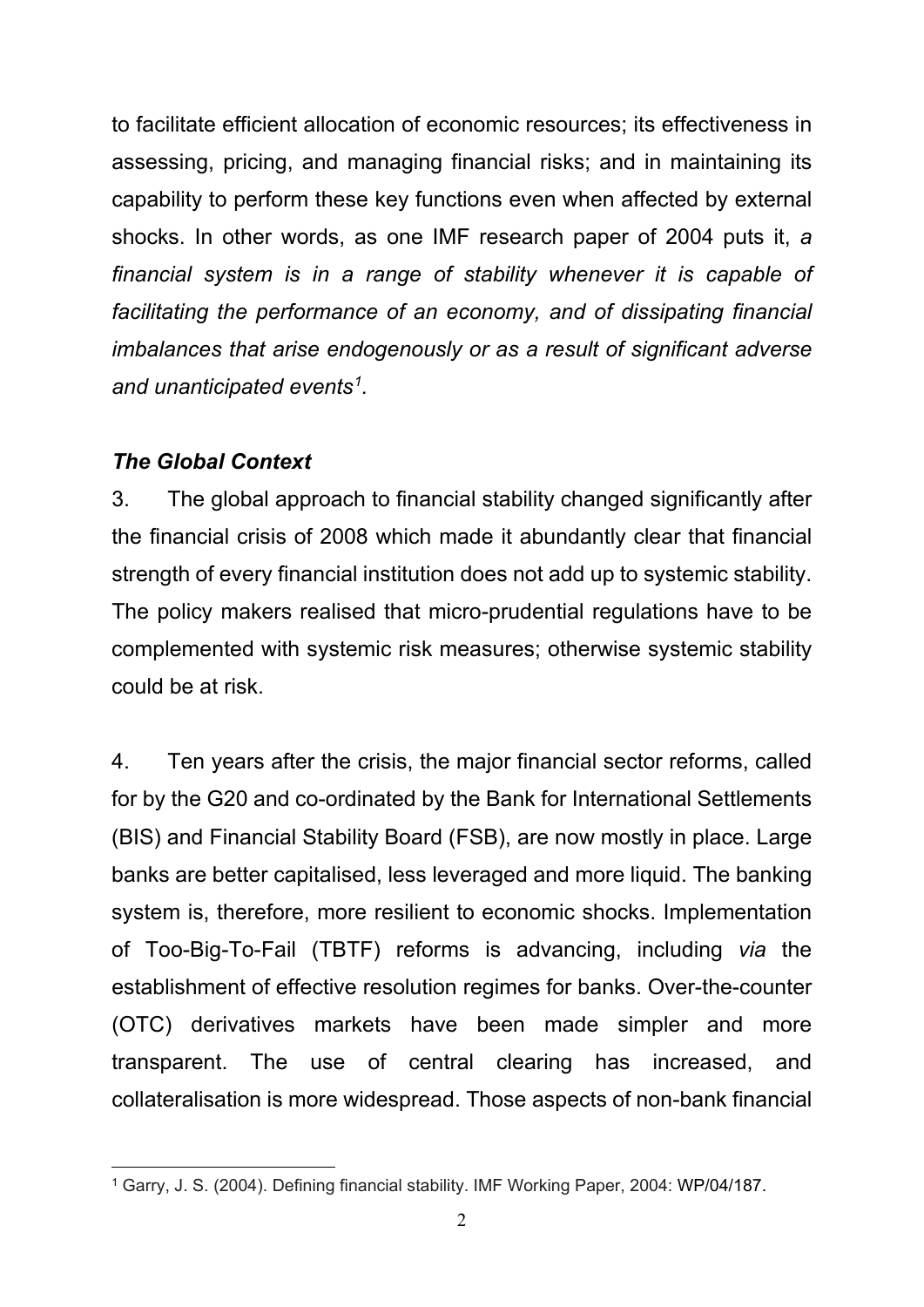intermediation that contributed to the financial crisis have declined. However, the implementation of reforms is not yet complete and remains uneven, especially in the non-banking space. It goes without saying that while dealing with all these issues, country specific situations have to be factored in.

5. Recent developments in the global economy should be seen in this perspective. A weaker than expected growth with signs of slowdown in major economies, as projected by multilateral institutions like the International Monetary Fund (IMF), is one of the key risks to global financial stability at this juncture. Looming trade-tensions, geo-political risks, and related uncertainties continue to exert pressure on the investment outlook. The latest Global Financial Stability Report (GFSR) by the IMF warns that because of these developments, vulnerabilities in the sovereign, corporate, and non-bank financial sectors are elevated by historical standards in several systemically important countries and regions. Under these circumstances, central banks and other regulators are required to follow the cardinal principle – the regulator never sleeps. Cutting the hyperbole out, what it means is that the regulators and other authorities need to be constantly vigilant and proactively take whatever steps that are necessary.

6. The current state of the global banking sector also presents a story of uncertainty. While bank capitalisation has increased significantly in the post-crisis period primarily due to Basel III reforms, bank profitability has been lacklustre. Both macroeconomic and bank-specific factors have contributed to this phenomenon. Importantly, banks are also facing increasing competition from non-traditional players, such as FinTech and BigTechs, which are taking advantage of digital innovation. These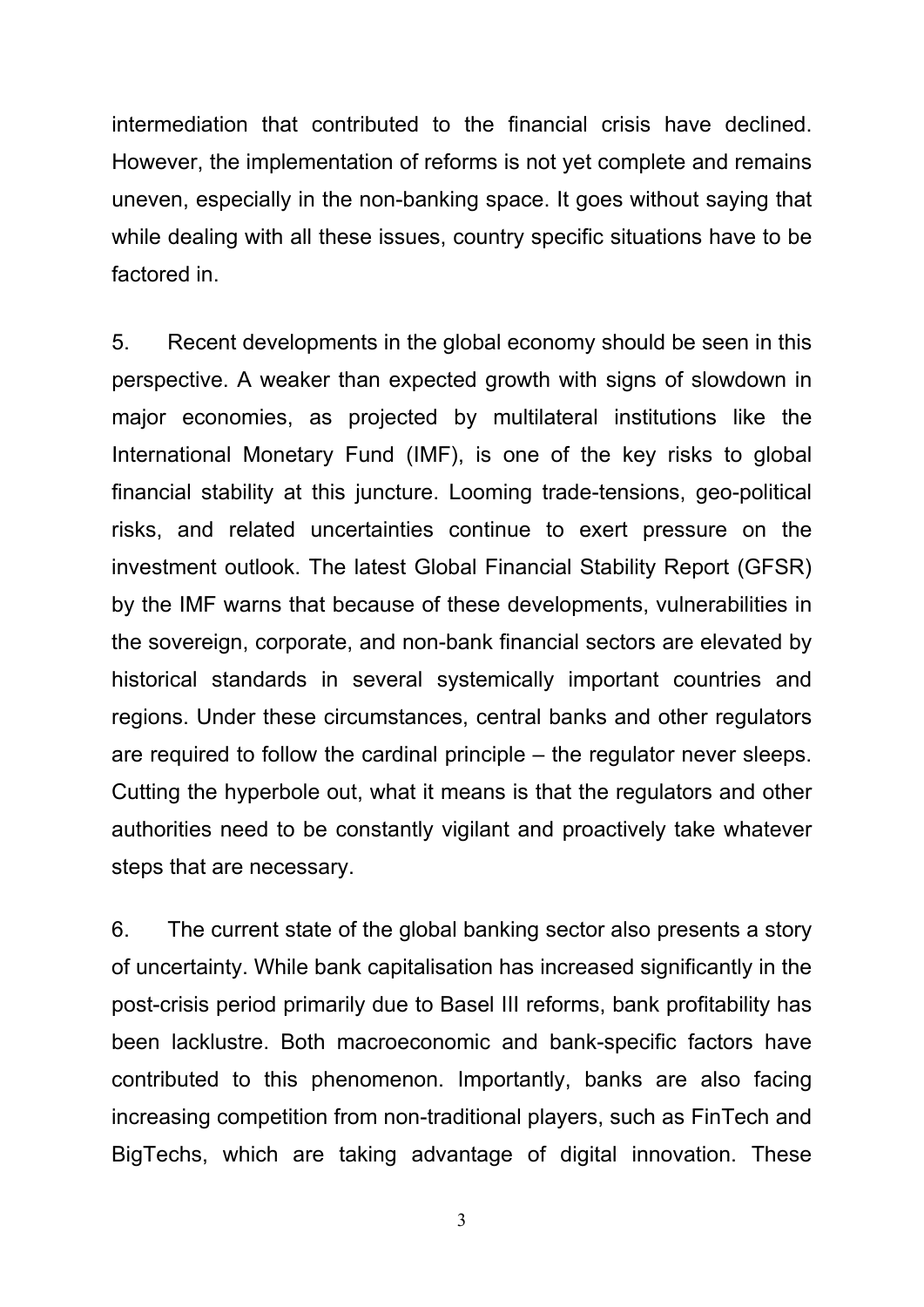developments have implications for financial stability in Emerging Market Economies (EMEs) like India. It is indeed imperative that banks capitalise on these technological advances and the associated business models. Regulators on their part also need to provide enabling frameworks for these endeavours by banks as well as the non-traditional players.

#### *The Indian Scenario*

7. The pursuit of financial stability has always been a policy priority in India. The twin concerns of monetary and financial stability constitute the core objectives of the Reserve Bank. Similar to the global case, India also responded to the crisis by introducing changes in the existing institutional architecture to further the cause of financial stability. Recognising the various channels that could lead to systemic instability and the fact that different segments of financial systems are regulated by different regulators, the institutional mechanisms of the Financial Stability Development Council (FSDC), under the Chairmanship of the Finance Minister, and the FSDC sub-committee, under the chairmanship of Governor, Reserve Bank, have been fully functional. The biannual Financial Stability Report (FSR), a report of FSDC sub-committee, analyses the current state of financial system, the extent of interconnectedness among its various segments and possible sources of vulnerabilities that could impact domestic financial stability.

8. The headwinds to financial stability could emanate from various sectors of the economy, namely, (i) the credit market; (ii) financial markets; (iii) external sector; and (iv) payment system. It may emanate from some other sources as well. But today, I will focus on these four aspects.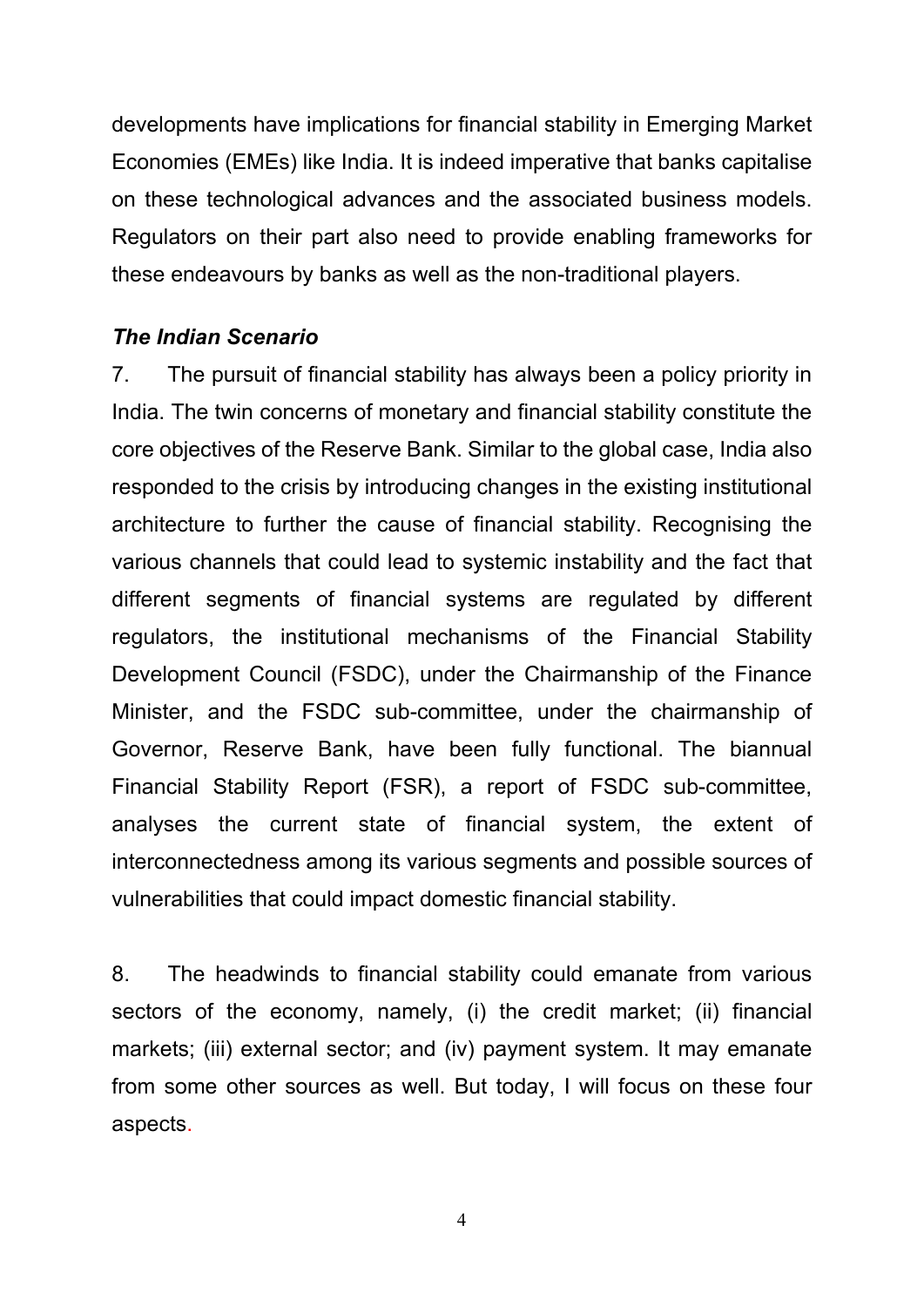# *Headwinds from Banking Sector*

9. In India, the credit market is dominated by the banking sector which plays a key role in financial intermediation in the economy. Soundness of the banking system may have a bearing on the financial stability through various channels - excessive credit growth; maturity mismatches and liquidity issues; high proportion of non-performing loans; and overleveraging, among others. Even if individual institutions are robust, the overall behaviour of the financial sector can pose a systemic risk. Hence, monitoring the health of the banking sector is crucial for financial stability.

10. In recent years, as a result of efforts by both the Reserve Bank and the Government, the overhang of stressed assets in the banking system has declined. Going forward, the macro-stress tests for credit risk conducted by the Reserve Bank indicate that under the baseline scenario, the GNPA ratio may decline further by March  $2020^2$  $2020^2$ . Other indicators like the provision coverage ratio (PCR), capital adequacy and return on assets have also improved. I have earlier stressed that the real test of performance, efficiency, internal stability and governance improvement in public sector banks (PSBs) would be their ability to access capital markets rather than looking at the Government as a recapitaliser of first and last resort.

11. Despite certain teething problems, the Insolvency and Bankruptcy Code (IBC) is proving to be a game changer. New norms for resolution of stressed assets framed in June 2019 by the Reserve Bank provide incentives for early resolution, with discretion to lenders on resolution

<span id="page-4-0"></span><sup>-</sup><sup>2</sup> <u>Financial Stability Report, June 2019</u>, Reserve Bank of India.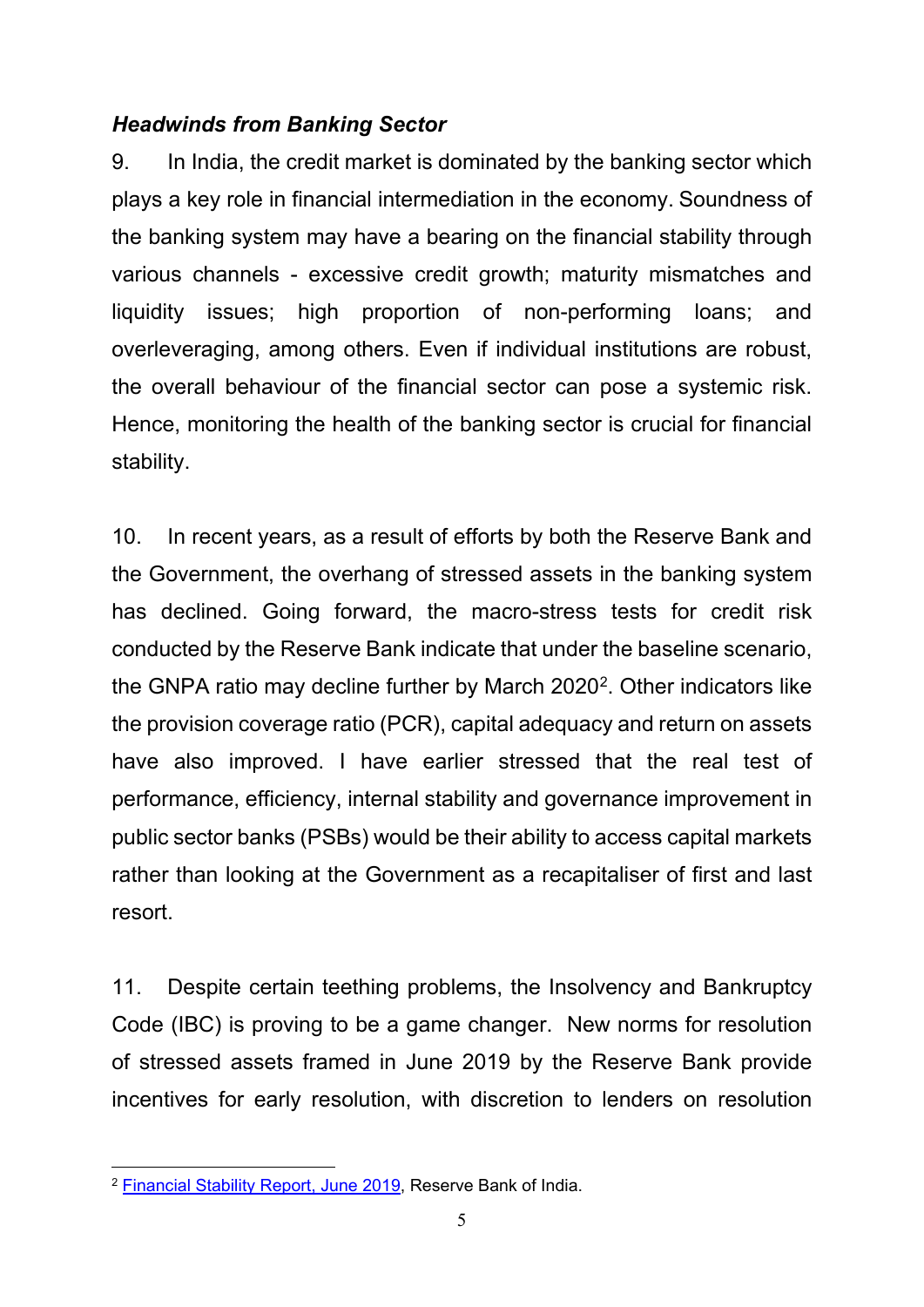processes. The objective is to ring-fence future build-ups of NPA stress and protect the banking sector. The recent amendments to the IBC should also be able to facilitate faster resolution of stressed assets.

12. As we have seen in the recent past, the build-up of risks among regulated entities due to interconnectedness, exposure concentrations, non-transparent market practices, governance deficiencies, and their contagion effects have repercussions for financial stability. In this regard, the Reserve Bank is keeping a close watch on the interconnectedness of banks and non-banks. The Working Group on Core Investment Companies (CICs) has already started its deliberations and based on its recommendations, the Reserve Bank proposes to carry out necessary changes in the regulatory architecture for CICs. We are also in the process of building a specialised regulatory and supervisory cadre for regulation and supervision of banks and non-banks.

13. Another important issue in this context is the immediate need to strengthen corporate governance structure in banks, which I have elaborated earlier as well. This would include efficient functioning of their boards and board sub-committees, especially audit and risk management committees; robust system for monitoring of performance of MDs/CEOs; and, an effective performance evaluation system to improve the financial and operating parameters of banks. We have already sent our suggestions to the Government for governance reforms in PSBs. Overall, it is important that risk management systems, compliance functions, and internal control mechanisms are strengthened and made more dynamic.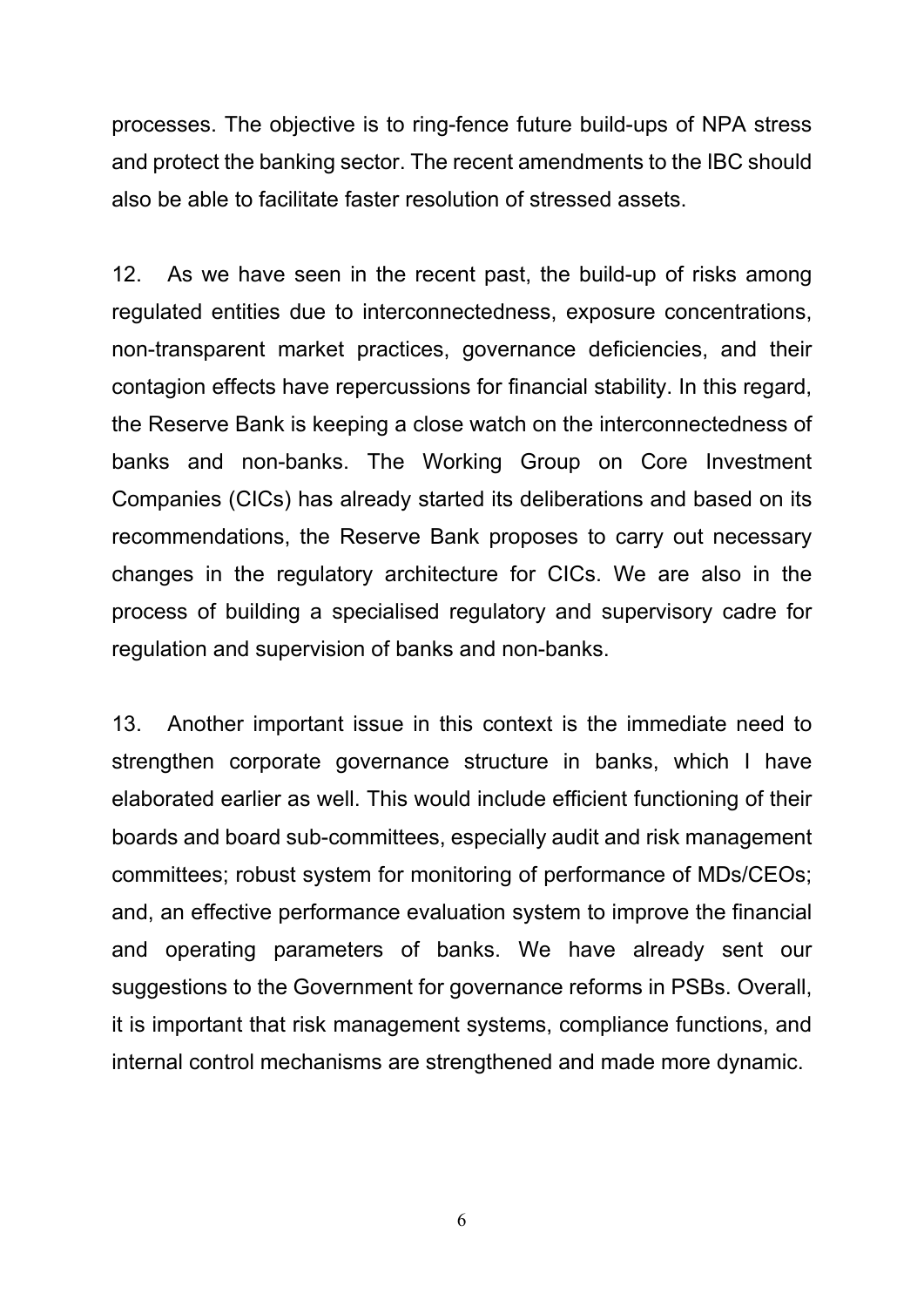#### *Non-Banking Sector*

14. Coming to the NBFC sector, we all know that this sector complements the banking sector and aspires to act as the bridge to provide last mile connectivity. Further, niche NBFCs fulfil the unmet and exclusive credit needs of infrastructure, factoring, leasing and other such activities. Non-traditional and digital players are now entering this space to deliver financial services by way of innovative methods involving digital platform. There is a web of inter-linkages of the NBFC sector with the banking sector, capital market and other financial sector entities. The Reserve Bank keeps a close watch on these inter-linkages to ensure financial stability. With a view to strengthen the sector, maintain stability and avoid regulatory arbitrage, the Reserve Bank and the Government have been proactively taking necessary regulatory and supervisory steps. It is our endeavour to have an optimal level of regulation and supervision so that the NBFC sector is financially resilient and robust. We will not hesitate to take whatever steps are required to maintain financial stability in the short, medium and the long-term.

15. Our objective is to harmonise the liquidity norms between banks and NBFCs, taking into account their unique business models. We are also looking at governance and risk management structures in NBFCs. Recently in May 2019, NBFCs with a size of more than ₹5,000 crores have been advised to appoint a functionally independent Chief Risk Officer (CRO) with clearly specified role and responsibilities. This is expected to bring in professional risk management to the working of large NBFCs.

16. The move to bring Housing Finance Companies (HFCs) under the regulatory ambit of the Reserve Bank is significant, given their asset-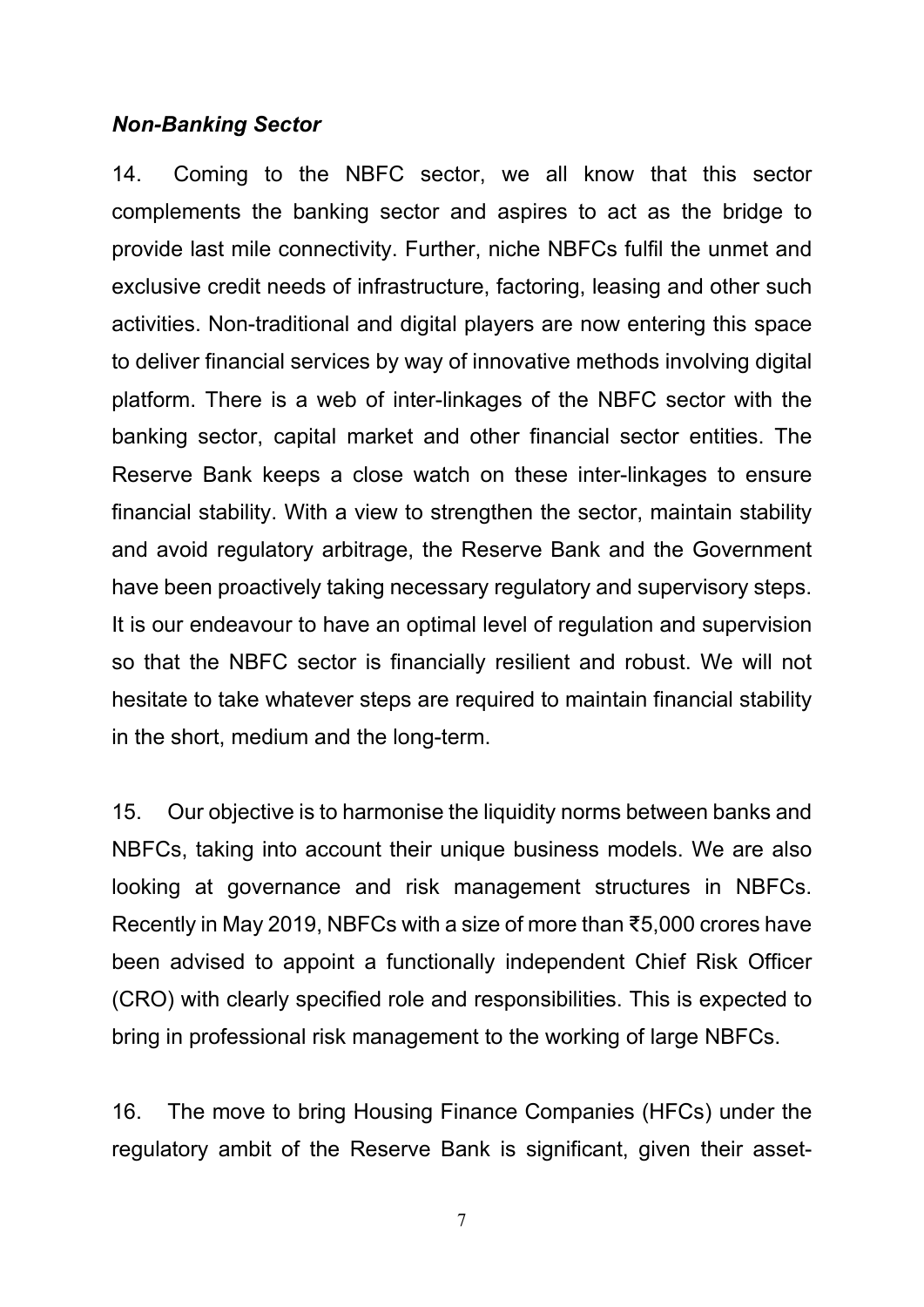liability profiles. Including HFCs, the size of the NBFC sector constitutes about 25 per cent of combined balance sheet of scheduled commercial banks. The Reserve Bank will take necessary measures to deal with these challenges.

#### *Headwinds from Financial Markets*

17. Apart from banks and non-banks, headwinds to financial stability can also originate from financial markets. The increasing frequency and severity of currency and debt crises globally and their ability to cause output loss calls for careful regulation and surveillance of financial markets. Globalization of finance, by amplifying the risk of contagion, and thereby constraining the policy space for effective regulation, has added to the difficulty of this task. As a regulator of various market segments such as money markets, G-sec, forex and interest rate derivatives, the Reserve Bank has followed calibrated, sequenced and careful approach to develop and integrate these markets. The broad objective has been to keep pace with the requirements of fast-growing Indian economy, while being vigilant of potential risks to financial stability. This is done through freeing up market forces by moving away from prescriptive to principlebased regulation, whose core features are simplification of processes, encouraging product innovation, removing regulatory differentiation across participant categories and ensuring protection for retail market participants.

18. Let me give one example. Recently, we have permitted the creation of an electronic platform on which one can buy or sell foreign currency at market rates. This platform is accessible over the internet and the customers can get the best market price without having to approach any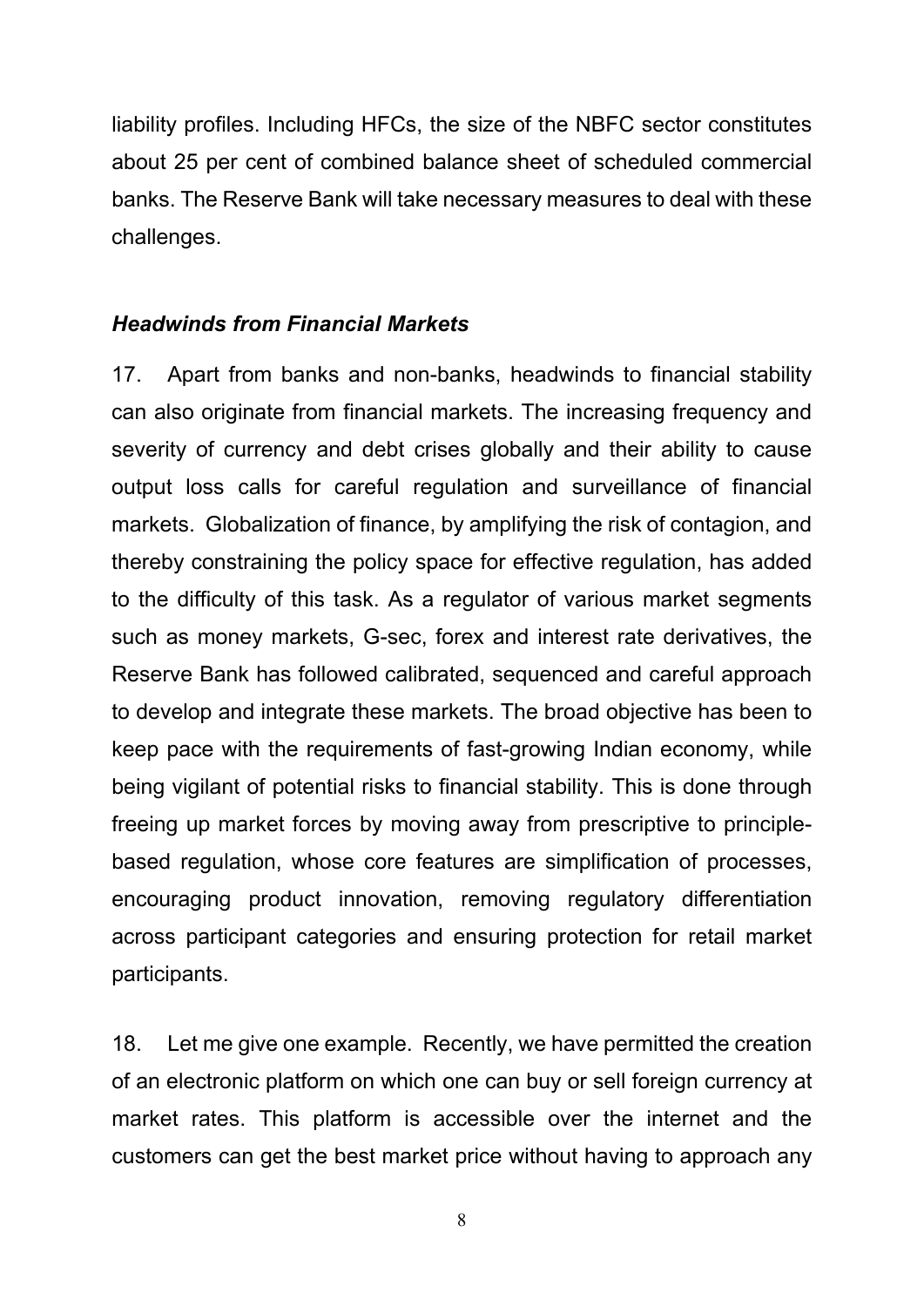individual bank/broker. This is how FinTech can be used to inject greater efficiency to financial markets.

19. As financial markets are opening up, stability concerns are addressed through capital flow control measures (*e.g*., the overall cap on foreign investment in the debt market) or macro-prudential measures (*e.g.,* cap on total external borrowing as a percentage of GDP).

20. Adoption of global best practices to improve market integrity is another important aspect of regulation. In the last couple of years, the Legal Entity Identifier (LEI) system has been implemented in a phased manner in all financial markets, including derivative markets regulated by the Reserve Bank, as well as for bank loans. We believe transparency of financial markets will greatly improve once the LEI system is used widely. The recent regulations to control market abuse, upgrade the benchmark setting process are all consistent with global standards.

21. A key feature of regulation of derivative markets has been the differential treatment of professional and non-expert clients. Moreover, differential access to derivative markets is being gradually removed. Anyone - resident or non-resident - can now access these markets for hedging on similar terms. In fact, alignment of incentives for non-residents to gradually move to the domestic market is an important regulatory aim. As you would be aware, the Task Force on Offshore Rupee Markets with Mrs. Usha Thorat, former Deputy Governor as chairperson, has made important recommendations that are likely to improve participation of nonresidents in the onshore market. Our aim is to make the onshore market more accessible and attract higher transaction volumes.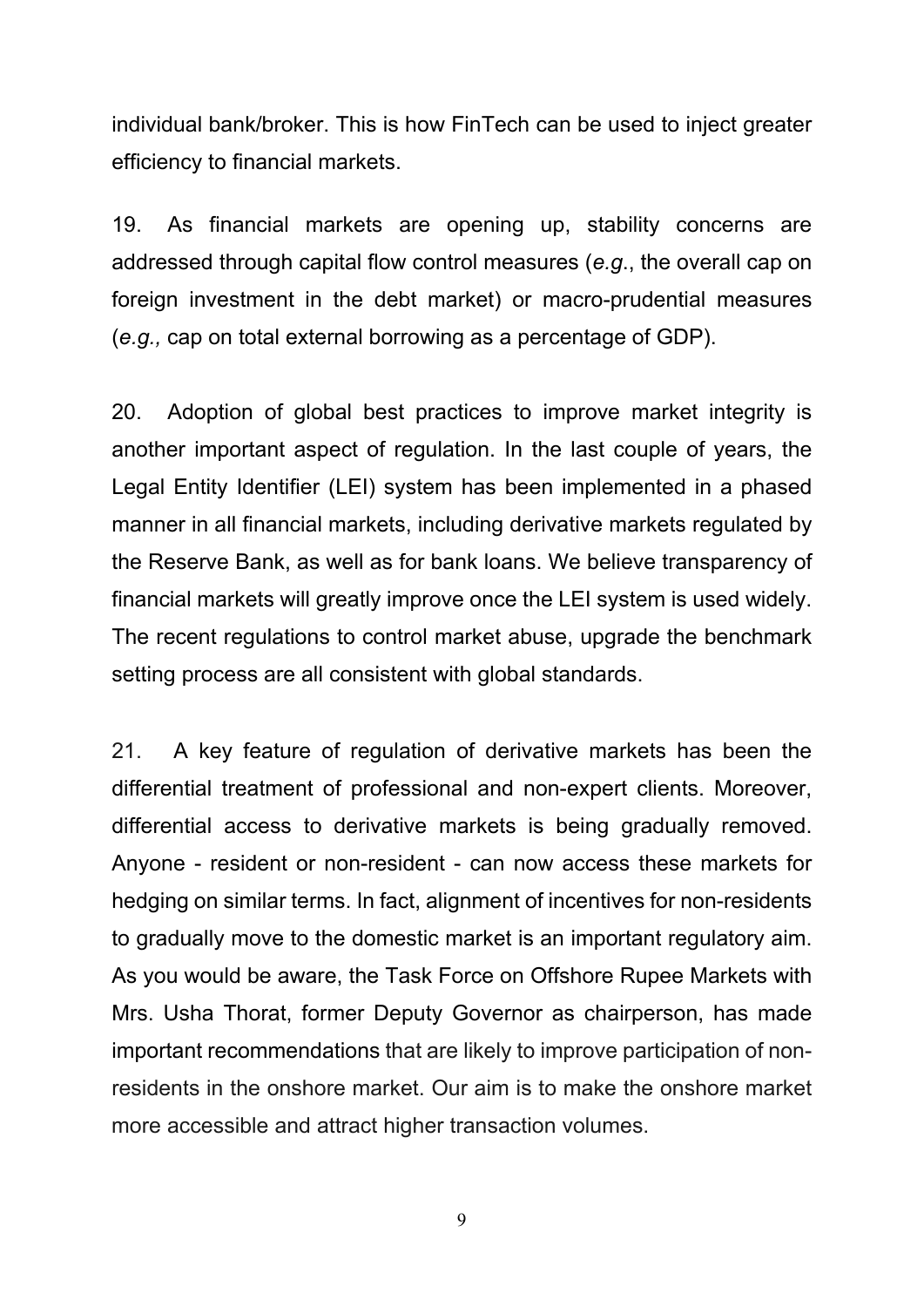## *External Headwinds and Domestic Financial Stability*

22. With increased trade and financial linkages with rest of the world, India has become more susceptible to the vagaries of heightened global economic uncertainties. While trade channels take some time to show a tangible impact of global shocks, it is the financial and confidence channels that quickly transmit the global shocks as was evident in the case of India during the taper tantrum period in mid-2013. In fact with negative and low interest rates in major economies, net private capital flows to EMEs in the form of direct and portfolio investments have nearly doubled in the post-crisis period. However, with high monetary policy uncertainties in advanced economies, these flows have proved to be fluid and therefore posed considerable risk to EMEs. Just a year back, EMEs like India faced financial market turbulence due to a faster-than-expected tightening in monetary policies in advanced economies. Many EMEs including India witnessed portfolio capital outflows, exerting downward pressure on domestic currencies.

23. In recent years, India's external sector has benefited from a sustainable level of current account deficit, largely financed by robust foreign direct investment inflows and flexible exchange rate policy. Improvement in other vulnerability indicators during 2018-19 such as fall in external debt to GDP ratio (from 20.1 per cent at end-March 2018 to 19.7 per cent at end-March 2019) and debt service ratio (from 7.5 per cent at end-March 2018 to 6.4 per cent at end-March 2019) also augur well for mitigating the spill over of external headwinds on the domestic financial markets. Notwithstanding strong macroeconomic parameters, constantly changing dynamics of external headwinds warrant policy preparedness in order to minimise spill overs of global shocks and preserve financial stability. As a supplementary safeguard, the Reserve Bank has signed a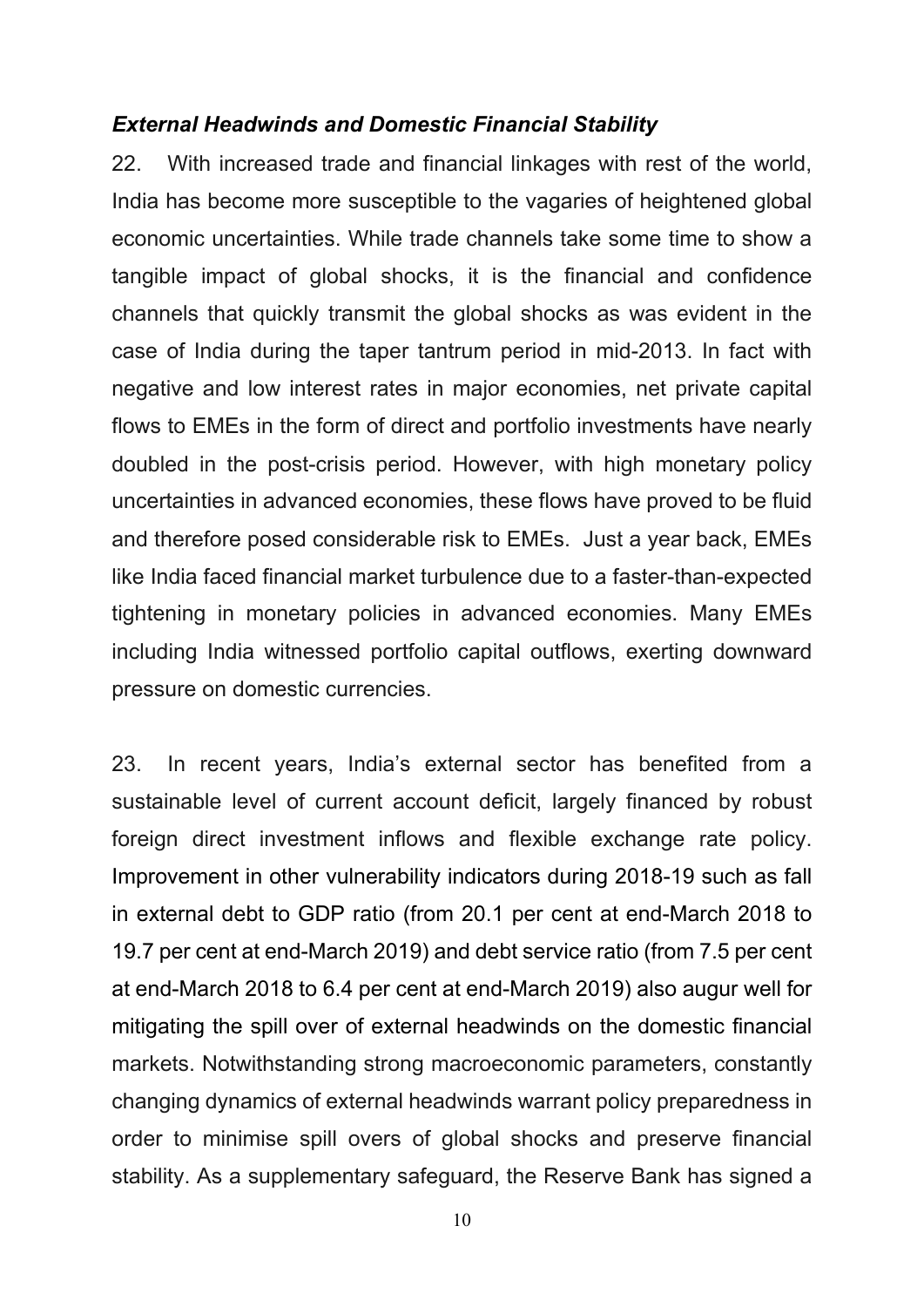bilateral currency swap agreement with the Bank of Japan for US\$ 75 billion with the objective of bringing greater stability in foreign exchange and capital markets in the country.

## *Payment System and Financial Stability*

24. A number of innovations have taken place in retail payments which have reshaped payment processes and changed the retail payments landscape. India's payment systems are considered to be efficient, safe and secure. While acknowledging this and without trying to be complacent, the Reserve Bank has made an attempt to benchmark domestic payment systems and practices with those prevalent in prominent countries worldwide. The assessment of various indicators including regulation and oversight suggests that India has a strong and robust regulatory structure.

25. However, new entrants into the financial services space, including FinTech and BigTech firms are altering the universe of financial service providers. A range of new lending platforms, including P2P and marketplace lenders, have appeared in jurisdictions around the world. Highlighting some of the related challenges and opportunities, the recent Annual Economic Report of the Bank for International Settlements (BIS) states that such firms can collect large amount of data at nearly zero costs, which can be used to better assess the riskiness of borrowers and could reduce the need for collateral to assure repayment. These new players have also made inroads in the provision of payment services, remittance services and cross-border payments. Moreover, they have the potential to grow very quickly and become large and systemically important financial institutions, raising concerns over financial stability and consumer protection.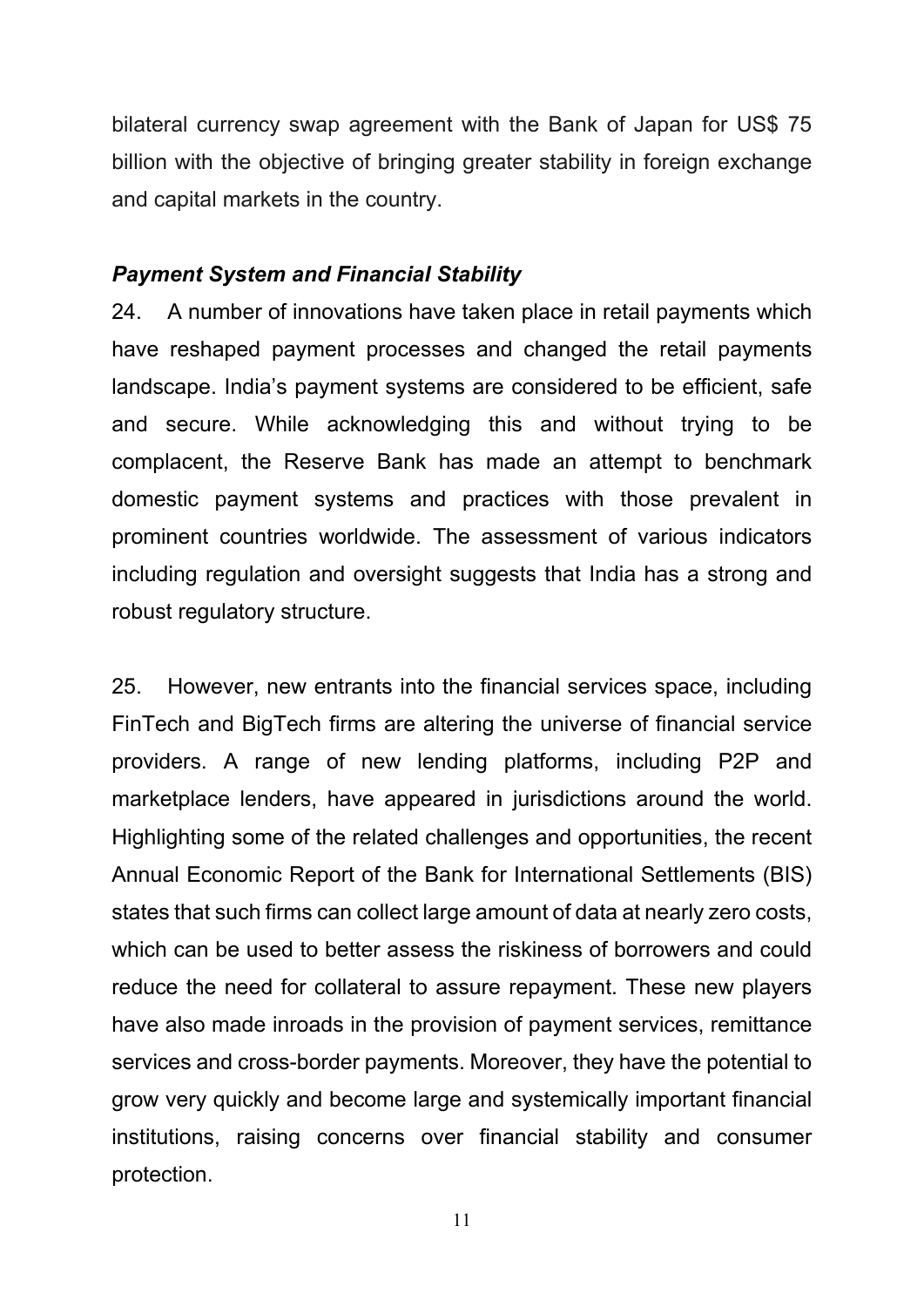26. Faced with such profound changes, the policy makers' dilemma is more than walking the middle path between innovation and regulation. The public policy approach here needs to be more comprehensive and holistic, taking into account issues such as financial regulation, competition policy and data privacy regulation. Coordination among various authorities – such as financial regulators, competition authorities and data protection supervisors – becomes critical at this juncture.

27. The Reserve Bank's Vision-2021 for Payment and Settlement Systems in India visualises empowering every Indian with access to a bouquet of e-payment options that is safe, secure, convenient, quick and affordable. The Committee on *Deepening of Digital Payments* under the chairmanship of Shri Nandan Nilekani has suggested to increase the volume of digital payments by 10 times in the next three years which can be facilitated by initiatives such as removing transaction charges on digital payments, simplifying KYC processes, and reducing KYC costs for banks. The Reserve Bank is taking necessary action based on the committee's recommendations.

#### **Concluding Observations**

28. At the end, I would like to highlight the significance of consumer protection which is not only important from the point of view of *access* but also from a broader context of stakeholders' trust. The trust of the consumers that the services are fairly priced, the trust of the investors that the stakeholders are acting in their best collective interest, the trust of the regulators that the audited financial statements do represent a fair and reasonable assessment of the activities of a firm – all have intangible but substantial contribution to national savings and financial stability. Post Lehman developments in the US financial markets are a prime and